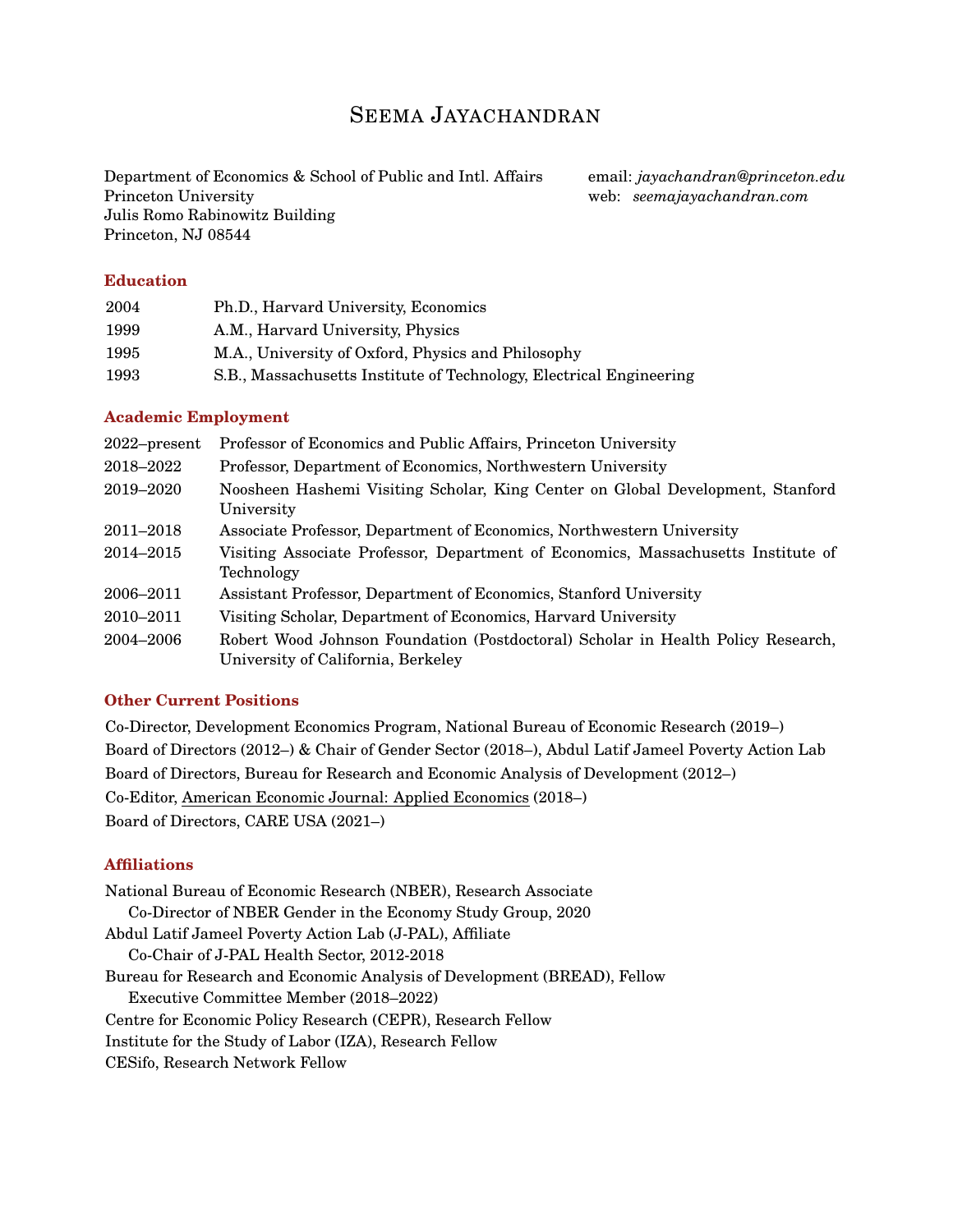#### **Published and Forthcoming Papers**

- "How Economic Development Influences the Environment," forthcoming in Annual Review of Economics, volume 14, 2022, pp. 229-252
- "Greater than the Sum of the Parts? Evidence on Mechanisms Operating in Women's Groups," (with L. Diaz-Martin, A. Gopalan, and E. Guarnieri), forthcoming in World Bank Research Observer, 38(1), February 2023
- "Improving Willingness-to-Pay Elicitation by Including a Benchmark Good," (with R. Dizon-Ross), forthcoming in American Economic Association Papers and Proceedings, 112(5), May 2022
- "Reshaping Adolescents' Gender Attitudes: Evidence from a School-Based Experiment in India," (with D. Dhar and T. Jain), American Economic Review, 112(3), March 2022, pp. 899–927
- "Microentrepreneurship in Developing Countries," Handbook of Labor, Human Resources and Population Economics, November 2021
- "Social Norms as a Barrier to Women's Employment in Developing Countries," IMF Economic Review, 69(3), September 2021, pp. 576–595
- "Intergenerational Transmission of Gender Attitudes: Evidence from India," (with D. Dhar and T. Jain), Journal of Development Studies, 55(12), September 2019, pp. 2572–2592
- "Changing Family Attitudes to Promote Female Employment," (with J. Dean), American Economic Association Papers and Proceedings, 109, May 2019, pp. 138–142
- "Self-Selection into Payments for Ecosystem Services Programs," (with K. Jack), Proceedings of the National Academy of Sciences, 116(12), March 19, 2019, pp. 5326–5333
- "Firm Growth and Corruption: Empirical Evidence from Vietnam," (with J. Bie, E. Malesky, and B. Olken), Economic Journal, 129, February 2019, pp. 651–677
- "The Price Effects of Cash Versus In-Kind Transfers," (with J. Cunha and G. De Giorgi), Review of Economic Studies, 86(1), January 2019, pp. 240–281
- "The Causes and Consequences of Increased Female Education and Labor Force Participation in Developing Countries," (with R. Heath), Oxford Handbook of Women and the Economy, eds. S. Averett, L. Argys and S. Hoffman. (New York: Oxford University Press, 2018)
- "Why Are Indian Children So Short? The Role of Birth Order and Son Preference," (with R. Pande), American Economic Review, 107(9), September 2017, pp. 2600–2629
- "Cash for Carbon: A Randomized Trial of Payments for Ecosystem Services to Reduce Deforestation," (with J. De Laat, E. Lambin, C. Stanton, R. Audy, and N. Thomas), Science, 357(6348), July 2017, pp. 267–273
- "Mothers Care More, But Fathers Decide: Educating Parents about Child Health in Uganda," (with M. Björkman Nyqvist), American Economic Review Papers and Proceedings, 107(5), May 2017, pp. 496-500
- "Fertility Decline and Missing Women," American Economic Journal: Applied Economics, 9(1), January 2017, pp. 118-139
- "Friendship at Work: Can Peer Support Catalyze Female Entrepreneurship?" (with E. Field, N. Rigol, and R. Pande), American Economic Journal: Economic Policy, 8(2), May 2016, pp. 125-153
- "The Roots of Gender Inequality in Developing Countries," Annual Review of Economics, vol. 7, 2015, pp. 63-88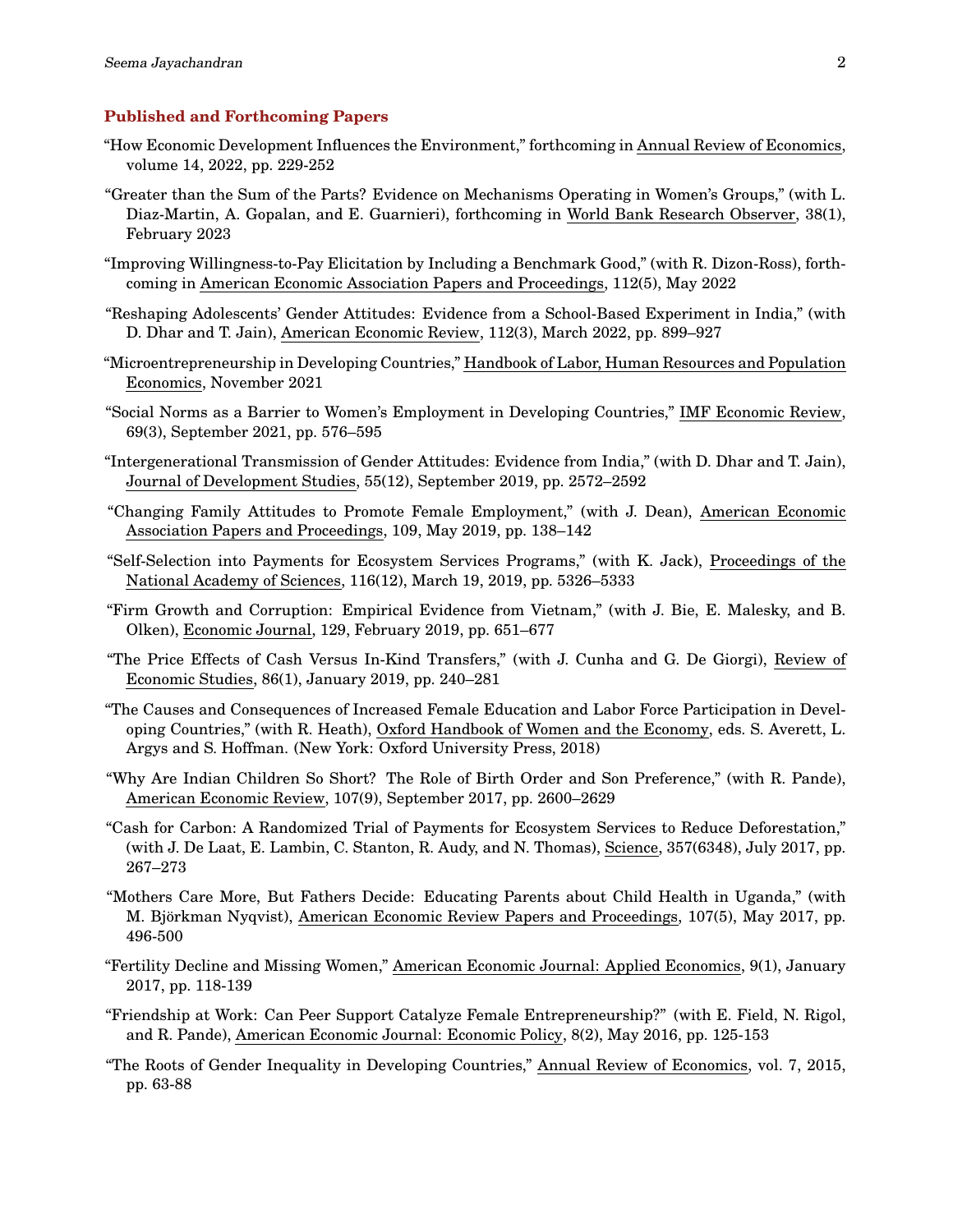- "Governance Challenges in Education and Health Care in Developing Countries," in S. Asefa and W.- C. Huang (eds.), The Political Economy of Good Governance, W.E. Upjohn Institute for Employment Research, 2015, pp. 93-110.
- "Does Contraceptive Use Always Reduce Breastfeeding?" Demography, 51(3), June 2014, pp. 917-937
- "Incentives to Teach Badly: After-School Tutoring in Developing Countries," Journal of Development Economics, 108, May 2014, pp. 190-205
- "Liquidity Constraints and Deforestation: The Limitations of Payments for Ecosystem Services," American Economic Review Papers and Proceedings, 103(3), May 2013, pp. 309-313
- "Why Do Mothers Breastfeed Girls Less Than Boys? Evidence and Implications for Child Health in India," (with I. Kuziemko), Quarterly Journal of Economics, 126(3), August 2011, pp. 1485-1538
- "Do Traditional Institutions Constrain Female Entrepreneurship? A Field Experiment on Business Training in India," (with E. Field and R. Pande), American Economic Review Papers and Proceedings, 100(2), May 2010, pp. 125-129
- "Modern Medicine and the 20th-Century Decline in Mortality: Evidence on the Impact of Sulfa Drugs," (with A. Lleras-Muney and K. Smith), American Economic Journal: Applied Economics, 2(2), April 2010, pp. 118-146
- "Air Quality and Early-Life Mortality: Evidence from Indonesia's Wildfires," Journal of Human Resources, 44(4), Fall 2009, pp. 916-954
- "Life Expectancy and Human Capital Investments: Evidence from Maternal Mortality Declines," (with A. Lleras-Muney), Quarterly Journal of Economics, 124(1), February 2009, pp. 349-397
- "The Jeffords Effect," Journal of Law and Economics, 49(2), October 2006, pp. 397-425
- "Selling Labor Low: Wage Responses to Productivity Shocks in Developing Countries," Journal of Political Economy, 114(3), June 2006, pp. 538-575
- "Odious Debt," (with M. Kremer), American Economic Review, 96(1), March 2006, pp. 82-92

#### **Working Papers**

- "Using Machine Learning and Qualitative Interviews to Design a Five-Question Survey Module for Women's Agency," (with M. Biradavolu and J. Cooper), June 2022, resubmitted to World Development
- "Money (Not) to Burn: Payments for Ecosystem Services to Reduce Crop Residue Burning," (with K. Jack, N. Kala, and R. Pande), May 2022
- "Dads and Daughters: Disentangling Altruism and Investment Motives for Spending on Children," (with R. Dizon-Ross), March 2022, conditionally accepted at American Economic Review: Insights
- "The Inherent Trade-Off Between the Environmental and Anti-Poverty Goals of Payments for Ecosystem Services," March 2022, revise and resubmit at Environmental Research Letters
- "Inexpensive Heating Reduces Winter Mortality," (with J. Chirakijja and P. Ong), March 2021, revise and resubmit at Economic Journal
- "Environmental Externalities and Free-Riding in the Household," (with K. Jack and S. Rao), March 2020
- "Attending Kindergarten Improves Cognitive but Not Socio-Emotional Development in India," (with J. Dean), February 2020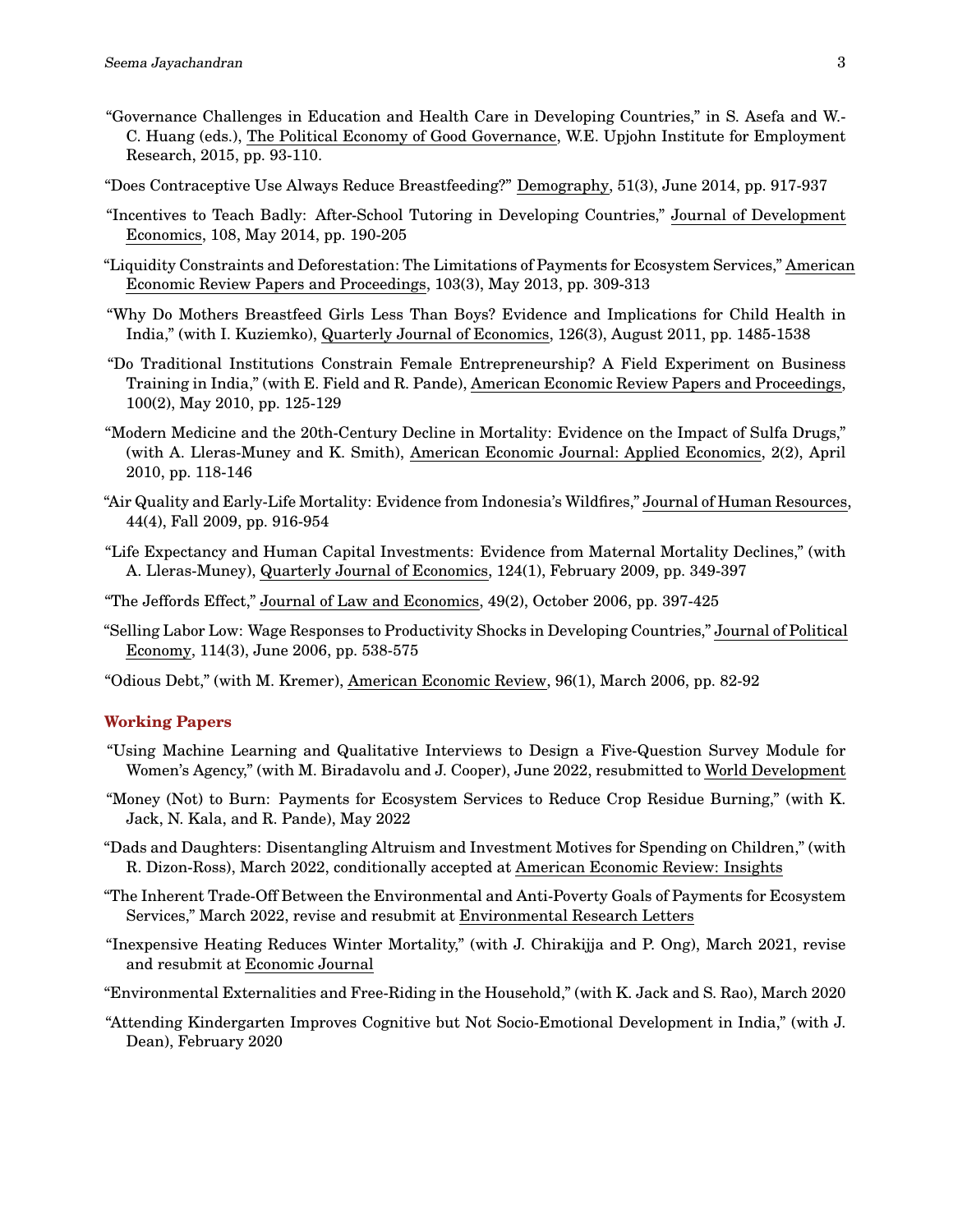# **Op-Eds and Other Writing for a General Audience**

- "How to Get Farmers to Not Burn Crop Residue," (with K. Jack, N. Kala, and R. Pande), Indian Express, October 13, 2021
- "Universal Paternity Leave Needs More Than New Laws for a Push," New York Times, June 25, 2021
- "Financial Rewards for College Students Could Help Curb the Pandemic," New York Times, December 29, 2020
- "Rent, Don't Buy," Anthropocene Magazine, Issue 5, August 2020
- "Social Programs Can Sometimes Turn a Profit for Taxpayers," New York Times, July 10, 2020
- "How a Raise for Workers Can Be a Win for Everybody," New York Times, June 18, 2020
- "When a Disappointment Helped Lead to a Nobel Prize," New York Times, November 29, 2019
- "Founders of Successful Tech Companies Are Mostly Middle-Aged," New York Times, August 29, 2019
- "Why a Tax the U.S. Hasn't Embraced Has Found Favor in Much of the World," New York Times, May 17, 2019
- "Unable to Post Bail? You Will Pay for That for Many Years," New York Times, March 1, 2019
- "Lottery-Like Prizes Coax Savings. What's the Risk in Expanding Them?" New York Times, December 21, 2018
- "Think Positive, Climb Out of Poverty? It Just Might Work," New York Times, July 13, 2018
- "Family Dynamics and Water Conservation: Evidence from Zambia," (with K. Jack) VoxDev, April 20, 2018
- "Gender Differences in What Development Economists Study," (with J. Daubenspeck), World Bank Development Impact Blog, March 20, 2018
- "Unwanted: 21 Million Girls," Indian Express, February 24, 2018
- "Using the Airbnb Model to Protect the Environment," New York Times, December 29, 2017
- "Why Public Health Insurance Could Help, Even If You Don't Want It," New York Times, September 29, 2017
- "Forest Conservation in Uganda: Using Financial Incentives to Avert Climate Change," VoxDev, September 28, 2017
- "Odds Are You're Measuring Son Preference Incorrectly," World Bank Development Impact Blog, June 19, 2017
- "A Friend's Support Can Make Women Better Entrepreneurs," (with E. Field, R. Pande, and N. Rigol), HBR.org, June 2015
- "Son Preference Drives India's High Child Malnutrition Rates," (with R. Pande), VoxEU, May 5, 2015
- "The Impact of In-kind and Cash Transfers on Local Prices," (with J. Cunha and G. De Giorgi), Policy in Focus, 2015, 11(1)
- "Does Economic Development Mean Less Discrimination Against Women?" Milken Institute Review, January 2015
- "The Youngest Is Hungriest," (with R. Pande), New York Times, Aug. 10, 2014
- "Tell Us What You Really Think: Measuring Gender Attitudes in Haryana," (with D. Dhar and T. Jain), Ideas for India, July 18, 2014
- "Choice Not Genes: Probable Cause for the India-Africa Child Height Gap," (with R. Pande), Economic and Political Weekly, 48(34), August 2013, pp. 77-79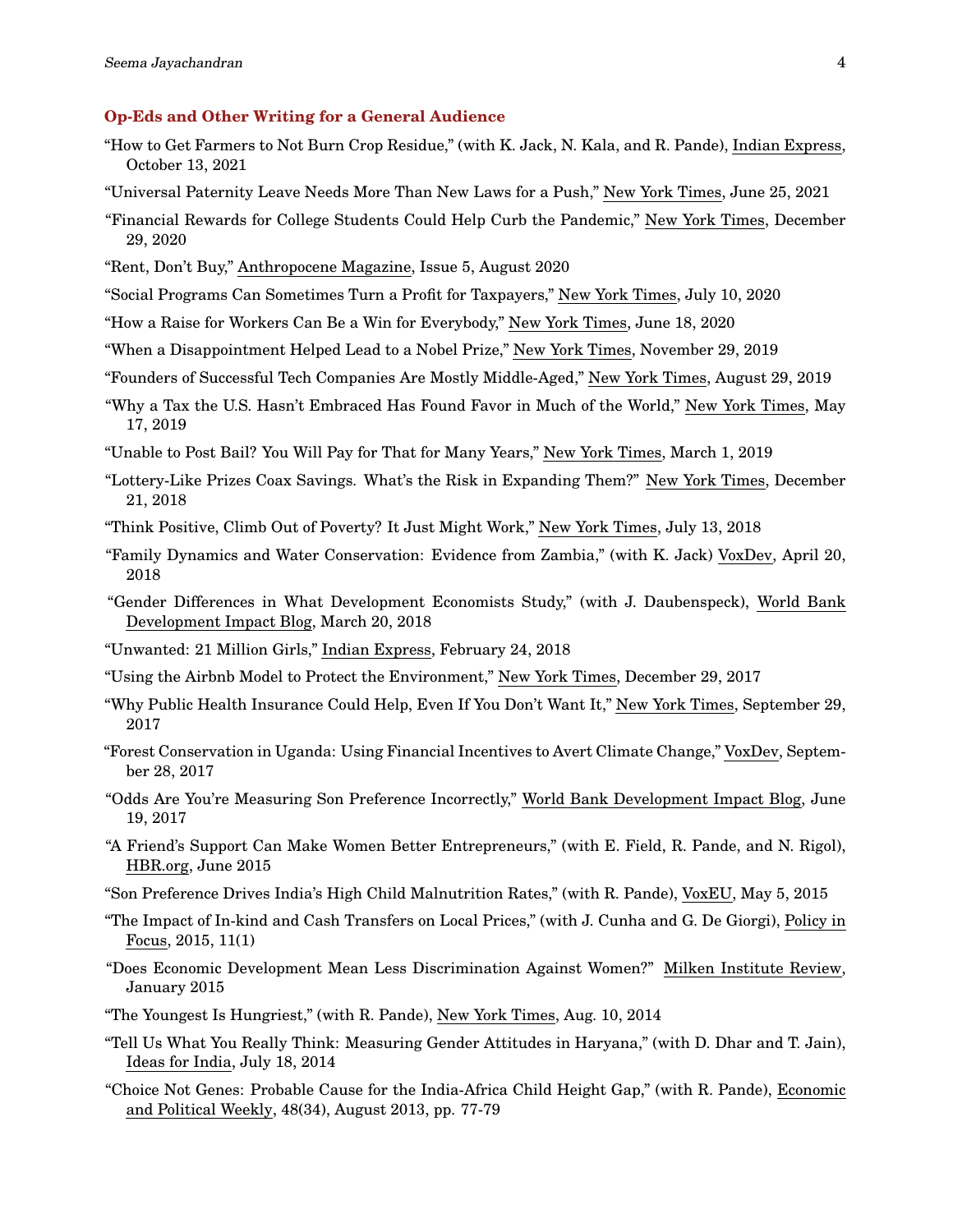"Cutting Down Trees for Emergency Cash: Why Access to Credit Can Make PES Programs More Effective," Climate-Eval.org , May 13, 2013 "Evaluating a Payments for Ecosystem Services Program in Uganda," Climate-Eval.org, April 22, 2013 "Loan Sanctions: A New Tool for Diplomacy?" (with M. Kremer), washingtonpost.com, Feb. 7, 2007 "A Dictator's Crippling Debt," (with M. Kremer), Harvard Magazine, July 2003 "Make Odious Debt Too Risky to Issue," (with M. Kremer), Financial Times, May 9, 2003 "Odious Debt," (with M. Kremer), Brookings Review, Spring 2003 "A World of Junk-Status States," (with M. Kremer), Guardian, Aug. 19, 2002 "Odious Debt," (with M. Kremer), Finance and Development, June 2002

## **Awards and Honors**

| 2018                   | Sustainability Science Award, Ecological Society of America (for greatest schol-<br>arly contribution on ecosystem sustainability published in the previous 5 years) |
|------------------------|----------------------------------------------------------------------------------------------------------------------------------------------------------------------|
| 2011                   | Alfred P. Sloan Research Fellow                                                                                                                                      |
| 2011-2016              | National Science Foundation CAREER Award                                                                                                                             |
| 2012, 2011             | Excellence in Refereeing Award, Quarterly Journal of Economics                                                                                                       |
| 2014, 2013, 2010, 2009 | Excellence in Refereeing Award, American Economic Review                                                                                                             |
| 2003                   | Eliot Dissertation Completion Fellowship, Harvard University                                                                                                         |
| 2002                   | Program on Justice, Welfare, & Economics Fellowship, Harvard University                                                                                              |
| 2002                   | Certificate of Distinction in Teaching, Harvard University                                                                                                           |
| 2001                   | Social Science Research Council Fellowship                                                                                                                           |
| 1997–2000              | National Science Foundation Graduate Fellowship (Physics)                                                                                                            |
| 1993–1995              | Marshall Scholar                                                                                                                                                     |
| 1993                   | Phi Beta Kappa                                                                                                                                                       |
|                        |                                                                                                                                                                      |

## **Editorial Positions**

Co-Editor, American Economic Journal: Applied Economics, 2018-present

Board of Reviewing Editors, Science, 2016-2018

Co-Editor, Journal of Human Resources, 2012-2016

Associate Editor, Quarterly Journal of Economics (2014-2020), American Economic Review (2014-2018), Journal of Economic Perspectives (2016-2018), American Economic Journal: Applied Economics (2011- 2013), Journal of Development Economics (2010-2016)

## **Professional Service**

Committee on Honors and Awards, American Economic Association (AEA), 2021–present

- Program Committee for AEA Annual Meetings, January 2022; NBER Summer Institute, Development Economics, July 2017, 2019–; Econometric Society North American Winter Meeting, January 2016; Econometric Society World Congress 2015; NBER Development Program Meeting, October 2014; Econometric Society North American Winter Meeting, January 2014; AEA Annual Meetings, 2013; Econometric Society North American Summer Meeting, June 2012; BREAD Conference, Yale University, May 2012; Econometric Society North American Winter Meeting, January 2012
- Co-organizer, CESifo Venice Summer Institute Workshops (Gender in the Developed and Developing World, June 2019; Malnutrition in South Asia, July 2011)
- Co-organizer, Stanford Institute in Theoretical Economics Conferences (Development Economics, August 2017; Growth and Development, August 2009; Health and Economic Development, June 2006)